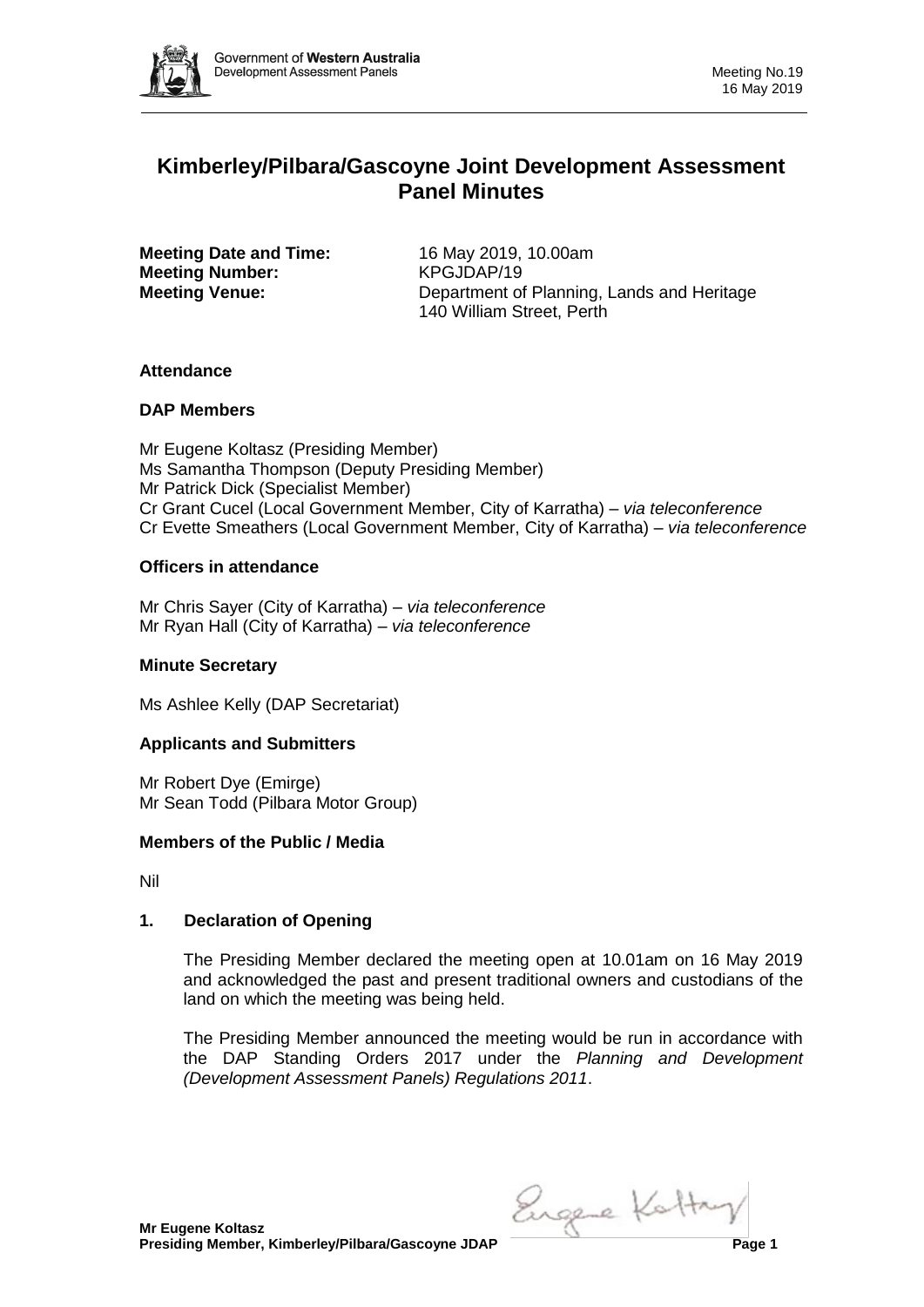

The Presiding Member advised that in accordance with Section 5.16 of the DAP Standing Orders 2017 which states *'A person must not use any electronic, visual or audio recording device or instrument to record the proceedings of the DAP meeting unless the Presiding Member has given permission to do so.',* the meeting would not be recorded.

## **2. Apologies**

Nil

## **3. Members on Leave of Absence**

Nil

## **4. Noting of Minutes**

DAP members noted that signed minutes of previous meetings are available on the [DAP website.](https://www.dplh.wa.gov.au/about/development-assessment-panels/daps-agendas-and-minutes)

## **5. Declaration of Due Consideration**

All members declared that they had duly considered the documents.

### **6. Disclosure of Interests**

Nil

## **7. Deputations and Presentations**

Nil

## **8. Form 1 – Responsible Authority Reports – DAP Application**

| 8.1 | <b>Property Location:</b>       | Lot 7 Corringer Avenue, Gap Ridge       |
|-----|---------------------------------|-----------------------------------------|
|     | <b>Development Description:</b> | Proposed Motor Vehicle Sales and Repair |
|     | Applicant:                      | Emirge                                  |
|     | Owner:                          | Largestar Investments ATF Watson Trust  |
|     | Responsible Authority:          | City of Karratha                        |
|     | DAP File No:                    | DAP/19/01590                            |
|     |                                 |                                         |

#### **REPORT RECOMMENDATION**

**Moved by: Cr Grant Cucel Seconded by: Cr Evette Smeathers** 

That the Kimberley, Pilbara, Gascoyne JDAP resolves to:

**Approve** DAP Application reference DAP/19/01590 and accompanying plans:

- a) Site Plan: Revision G: Date 1/5/19: Sheet DA01 (Attachment 4)
- b) Ground Floor Plan: Revision G: Date 1/5/19: Sheet DA02 (Attachment 4)
- c) First Floor Plan: Revision G: Date 1/5/19: Sheet DA03 (Attachment 4)
- d) Elevation Plans: Revision G: Date 1/5/19: Sheet DA04 (Attachment 4)
- e) Stormwater Management Plan: Drawing NO.PC19018-C1-325: Rev A: Date March 19 (Attachment 5)

Engere Kottay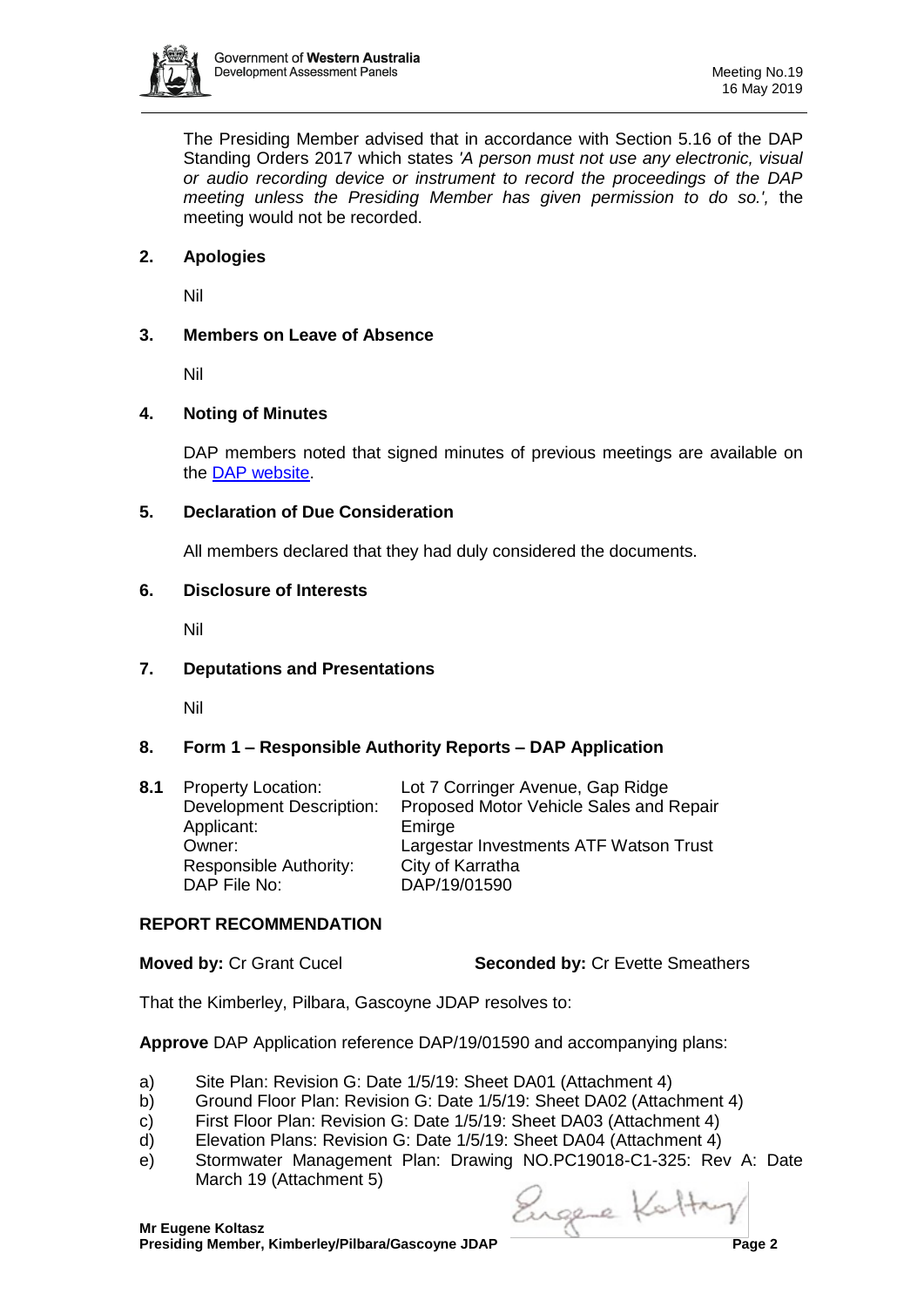

- f) ARB Title: Signage External Pylon: Version 3: Date 14/12/17 (Attachment 6)
- g) Nissan Generic Signage: Diagram 1 Sign Arrangement: BSG038B\_c: Rev0: Date 23-Jun17 (Attachment 6)
- h) Holden New Image 6.5m Pylon: Drawing Type Construction: Drawing
- i) No.GMH00223-01: Issue A (Attachment 6)
- j) Isuzu 7m Pylon: Date Drawn: 19/2/14: Rev 3 (Attachment 6)
- k) Drawing Title 6.8m Toyota Pylon: Date 30/3/16: Drawing NO.3210-1bpl
- l) (Attachment 6)
- m) Site Safety & Environmental Management Plan Dated 29/9/18 (Attachment 7)
- n) Cyclone Management Plan 29/9/2015 (Attachment 8)

in accordance with Clause 68 of Schedule 2 (Deemed Provisions) *and Development (Local Planning Schemes) Regulations 2015*, and the provisions of the City of Karratha Local Planning Scheme No.8, subject to the following conditions: **Conditions**

- 1. Prior to occupation of the development, detailed landscaping and reticulation plans for the site and the Corringer Avenue road reserve are to be submitted to and endorsed by the City of Karratha.
- 2. Prior to occupation of the development, landscaping and reticulation is to be installed in accordance with the endorsed landscaping and reticulation plans and is to be maintained to the satisfaction of the City of Karratha at all times.
- 3. Prior to works beginning on site, revised plans detailing vehicle turning movements, crossover widths, access ways and parking areas to ensure safe traffic movements to and from Corringer Road and the internal access way within the easement for right of carriageway purposes are to be submitted to and approved by the City of Karratha.
- 4. Prior to occupation of the development, the chevron hazard signage shown on the approved site plan is to be installed and maintained at all times until the internal access way is to be connected to approved development on the adjoining Lot 8 on Deposited Plan 408287, whereby the chevron hazard signage must be removed to allow for vehicle movement between Lot 7 Corringer Avenue and Lot 8 on Deposited Plan 408287.
- 5. All sealed car parking, vehicle access and manoeuvring areas are to be maintained to the satisfaction of the City of Karratha at all times.
- 6. Prior to occupation of the development, stormwater management is to be implemented and installed in accordance with the approved plans and shall be maintained at all times to the satisfaction of the City of Karratha.
- 7. All stormwater shall be discharged in a manner that avoids discharge onto the adjoining properties to the satisfaction of the City of Karratha.
- 8. The approved signs shall not contain any flashing or moving light at any time and shall be maintained in a good condition at all times.

#### **Advice Notes**

a) Where an approval has lapsed, development must not be carried out without

**Presiding Member, Kimberley/Pilbara/Gascoyne JDAP Page 3**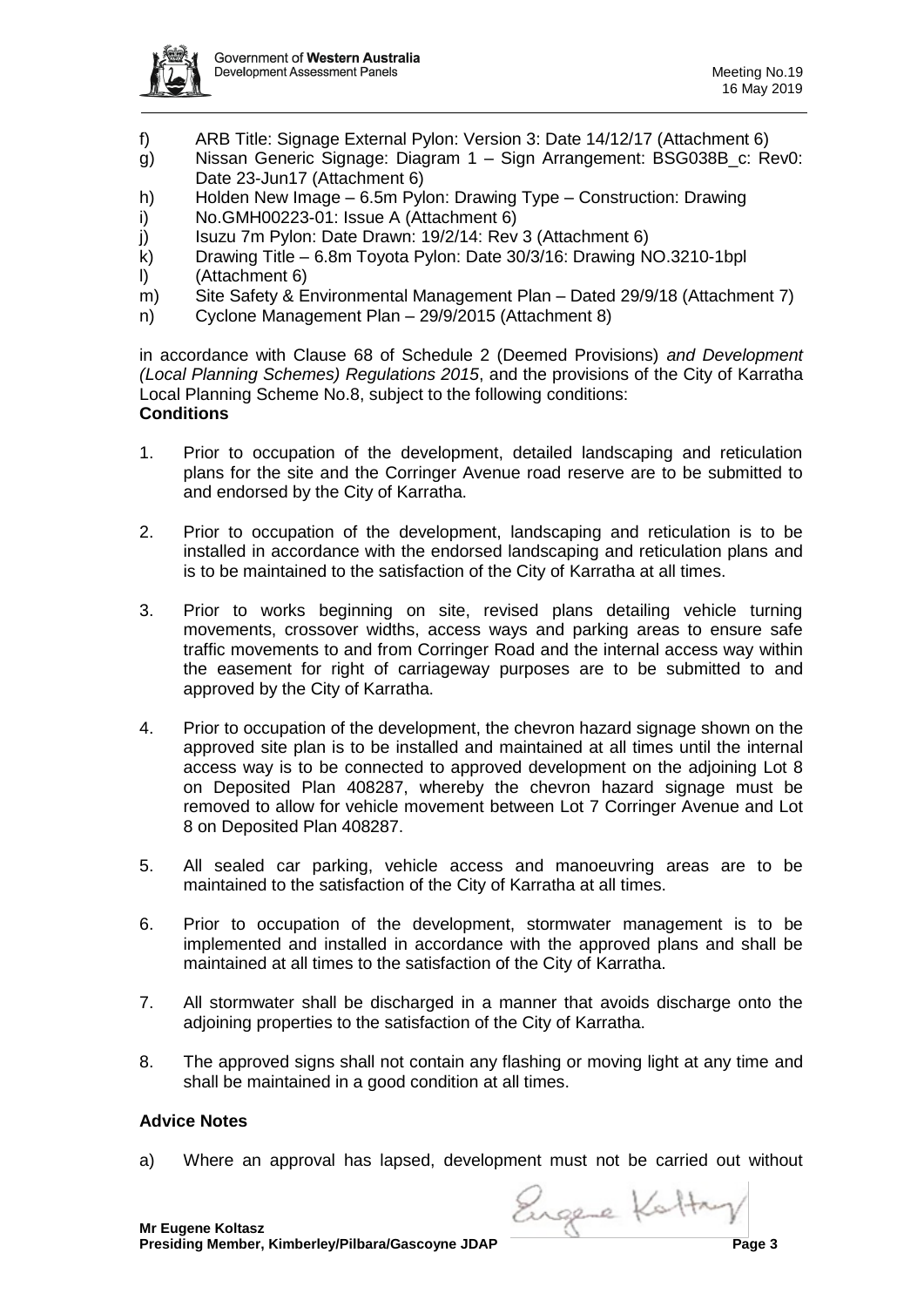

further approval having first being sought and obtained.

- b) Should the approval holder be aggrieved by this decision, or any of the conditions imposed, there is a right of review under the Planning and Development Act 2005. An application for review must be submitted in accordance with Part XIV of the Planning and Development Act 2005 within 28 days of the date of this decision to the State Administrative Tribunal, GPO Box U1991, Perth, WA 6845. Further information regarding this right of review is available on the SAT website www.sat.justice.wa.gov.au or by phoning 1300 306 017.
- c) It is the responsibility of the applicant to ensure that building setbacks correspond with the legal description of the land. This may necessitate resurveying and repegging the site. The City of Karratha will take no responsibility for incorrectly located buildings.
- d) It is the responsibility of the applicant/owner to search the title of the property to ascertain the presence of any easements and/or restrictive covenants that may apply.
- e) Should the proponent be providing a temporary lunch room and ablutions for the construction phase, these must either be plumbed directly to the public sewer (this is subject to Water Corporation approval) or conveyed to underslung holding tank(s). If the holding tank(s) option is preferred, then an application to install an apparatus for the treatment of effluent must be submitted to the City.
- f) Storage on and disposal of solid waste from the site is to comply with the City of Karratha Animals, Environment and Nuisance Local Law 2012.
- g) It is recommended the proponent seek advice from the Water Corporation regarding what approvals are required to connect to the Water Corporation's reticulated sewer system and in regard to any Trade Waste Permits that may be required.

## **AMENDING MOTION**

#### **Moved by:** Mr Eugene Koltasz **Seconded by:** Cr Grant Cucel

That a new Condition 1 be added to read as follows and the remaining conditions to be renumbered accordingly:

*This decision constitutes development approval only and is valid for a period of two years from the date of approval. If the subject development is not substantially commenced within the two year period, the approval shall lapse and be of no further effect.* 

## **The Amending Motion was put and CARRIED UNANIMOUSLY.**

**REASON:** To include condition relating to period of validity of approval.

#### **REPORT RECOMMENDATION (AS AMENDED)**

That the Kimberley, Pilbara, Gascoyne JDAP resolves to:

Engere Kottay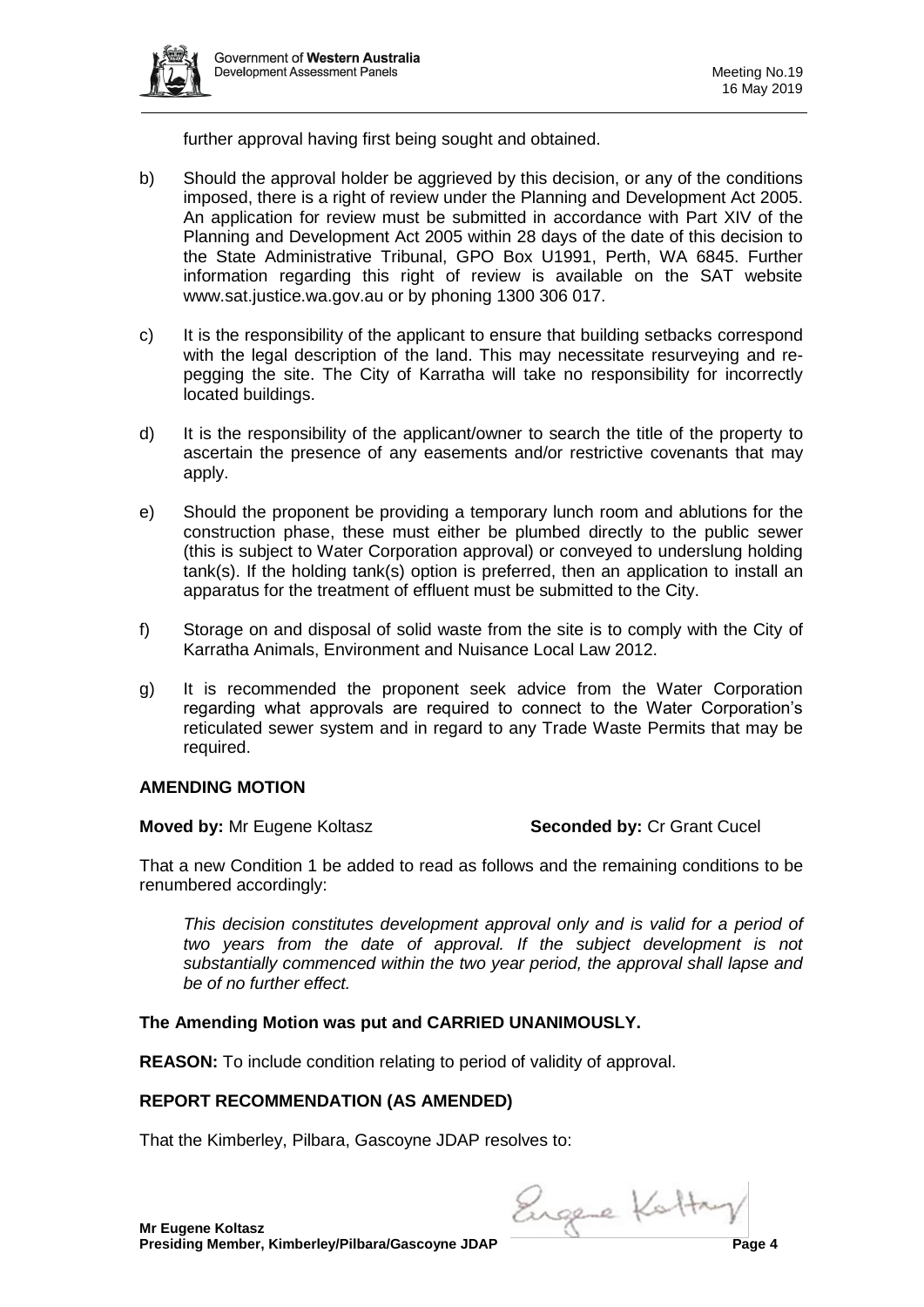

**Approve** DAP Application reference DAP/19/01590 and accompanying plans:

- a) Site Plan: Revision G: Date 1/5/19: Sheet DA01 (Attachment 4)
- b) Ground Floor Plan: Revision G: Date 1/5/19: Sheet DA02 (Attachment 4)
- c) First Floor Plan: Revision G: Date 1/5/19: Sheet DA03 (Attachment 4)
- d) Elevation Plans: Revision G: Date 1/5/19: Sheet DA04 (Attachment 4)
- e) Stormwater Management Plan: Drawing NO.PC19018-C1-325: Rev A: Date March 19 (Attachment 5)
- f) ARB Title: Signage External Pylon: Version 3: Date 14/12/17 (Attachment 6)
- g) Nissan Generic Signage: Diagram 1 Sign Arrangement: BSG038B\_c: Rev0: Date 23-Jun17 (Attachment 6)
- h) Holden New Image 6.5m Pylon: Drawing Type Construction: Drawing
- i) No.GMH00223-01: Issue A (Attachment 6)
- j) Isuzu 7m Pylon: Date Drawn: 19/2/14: Rev 3 (Attachment 6)
- k) Drawing Title 6.8m Toyota Pylon: Date 30/3/16: Drawing NO.3210-1bpl
- l) (Attachment 6)
- m) Site Safety & Environmental Management Plan Dated 29/9/18 (Attachment 7)
- n) Cyclone Management Plan 29/9/2015 (Attachment 8)

in accordance with Clause 68 of Schedule 2 (Deemed Provisions) *and Development (Local Planning Schemes) Regulations 2015*, and the provisions of the City of Karratha Local Planning Scheme No.8, subject to the following conditions:

### **Conditions**

- 1. This decision constitutes development approval only and is valid for a period of two years from the date of approval. If the subject development is not substantially commenced within the two year period, the approval shall lapse and be of no further effect.
- 2. Prior to occupation of the development, detailed landscaping and reticulation plans for the site and the Corringer Avenue road reserve are to be submitted to and endorsed by the City of Karratha.
- 3. Prior to occupation of the development, landscaping and reticulation is to be installed in accordance with the endorsed landscaping and reticulation plans and is to be maintained to the satisfaction of the City of Karratha at all times.
- 4. Prior to works beginning on site, revised plans detailing vehicle turning movements, crossover widths, access ways and parking areas to ensure safe traffic movements to and from Corringer Road and the internal access way within the easement for right of carriageway purposes are to be submitted to and approved by the City of Karratha.
- 5. Prior to occupation of the development, the chevron hazard signage shown on the approved site plan is to be installed and maintained at all times until the internal access way is to be connected to approved development on the adjoining Lot 8 on Deposited Plan 408287, whereby the chevron hazard signage must be removed to allow for vehicle movement between Lot 7 Corringer Avenue and Lot 8 on Deposited Plan 408287.
- 6. All sealed car parking, vehicle access and manoeuvring areas are to be maintained to the satisfaction of the City of Karratha at all times.

**Presiding Member, Kimberley/Pilbara/Gascoyne JDAP Page 5**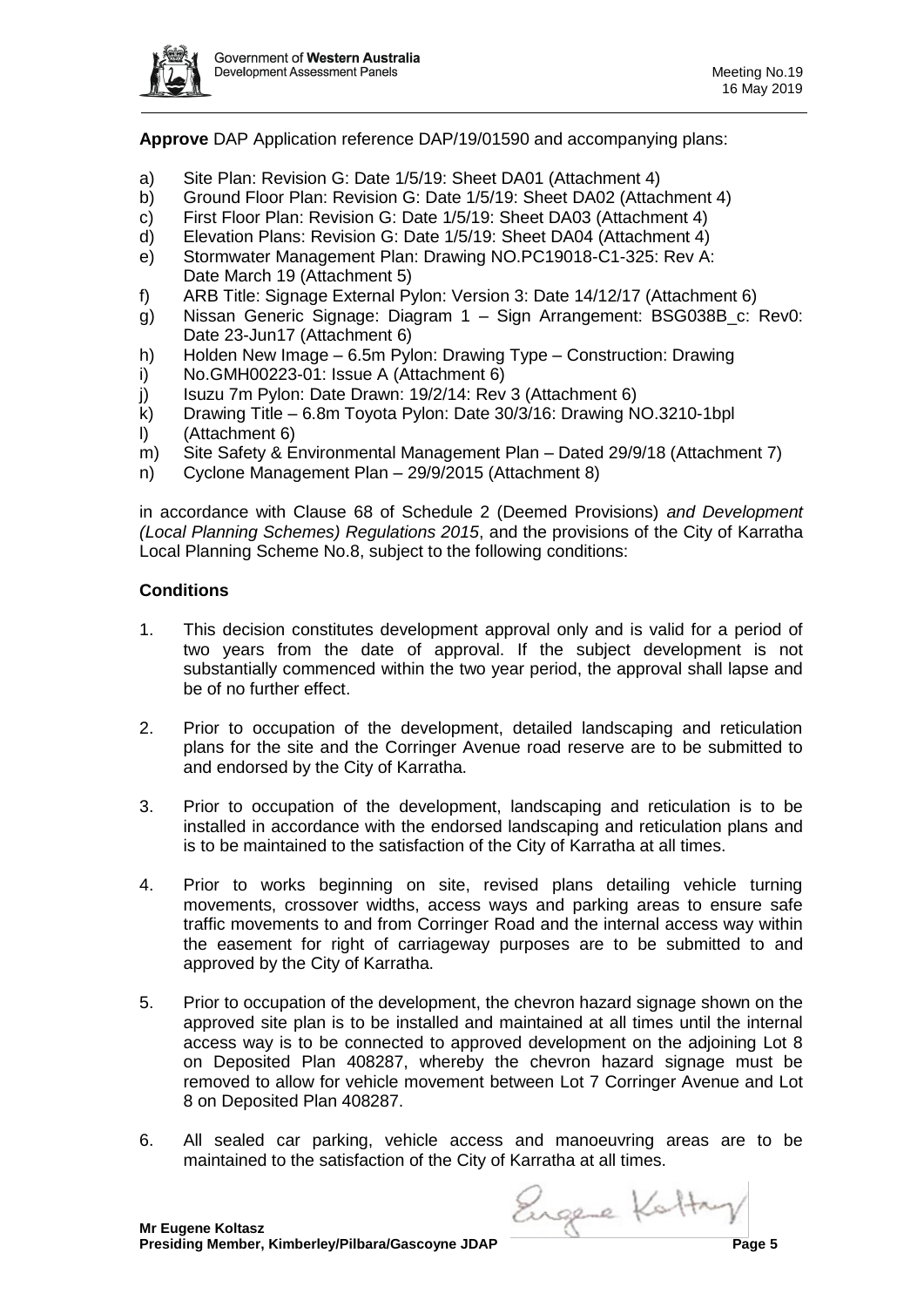

- 7. Prior to occupation of the development, stormwater management is to be implemented and installed in accordance with the approved plans and shall be maintained at all times to the satisfaction of the City of Karratha.
- 8. All stormwater shall be discharged in a manner that avoids discharge onto the adjoining properties to the satisfaction of the City of Karratha.
- 9. The approved signs shall not contain any flashing or moving light at any time and shall be maintained in a good condition at all times.

#### **Advice Notes**

- a) Where an approval has lapsed, development must not be carried out without further approval having first being sought and obtained.
- b) Should the approval holder be aggrieved by this decision, or any of the conditions imposed, there is a right of review under the Planning and Development Act 2005. An application for review must be submitted in accordance with Part XIV of the Planning and Development Act 2005 within 28 days of the date of this decision to the State Administrative Tribunal, GPO Box U1991, Perth, WA 6845. Further information regarding this right of review is available on the SAT website www.sat.justice.wa.gov.au or by phoning 1300 306 017.
- c) It is the responsibility of the applicant to ensure that building setbacks correspond with the legal description of the land. This may necessitate resurveying and repegging the site. The City of Karratha will take no responsibility for incorrectly located buildings.
- d) It is the responsibility of the applicant/owner to search the title of the property to ascertain the presence of any easements and/or restrictive covenants that may apply.
- e) Should the proponent be providing a temporary lunch room and ablutions for the construction phase, these must either be plumbed directly to the public sewer (this is subject to Water Corporation approval) or conveyed to underslung holding tank(s). If the holding tank(s) option is preferred, then an application to install an apparatus for the treatment of effluent must be submitted to the City.
- f) Storage on and disposal of solid waste from the site is to comply with the City of Karratha Animals, Environment and Nuisance Local Law 2012.
- g) It is recommended the proponent seek advice from the Water Corporation regarding what approvals are required to connect to the Water Corporation's reticulated sewer system and in regard to any Trade Waste Permits that may be required.

### **The Report Recommendation (as amended) was put and CARRIED UNANIMOUSLY.**

**REASON:** In accordance with details contained in the Responsible Authority Report and Amending Motion.

Engere Kottay